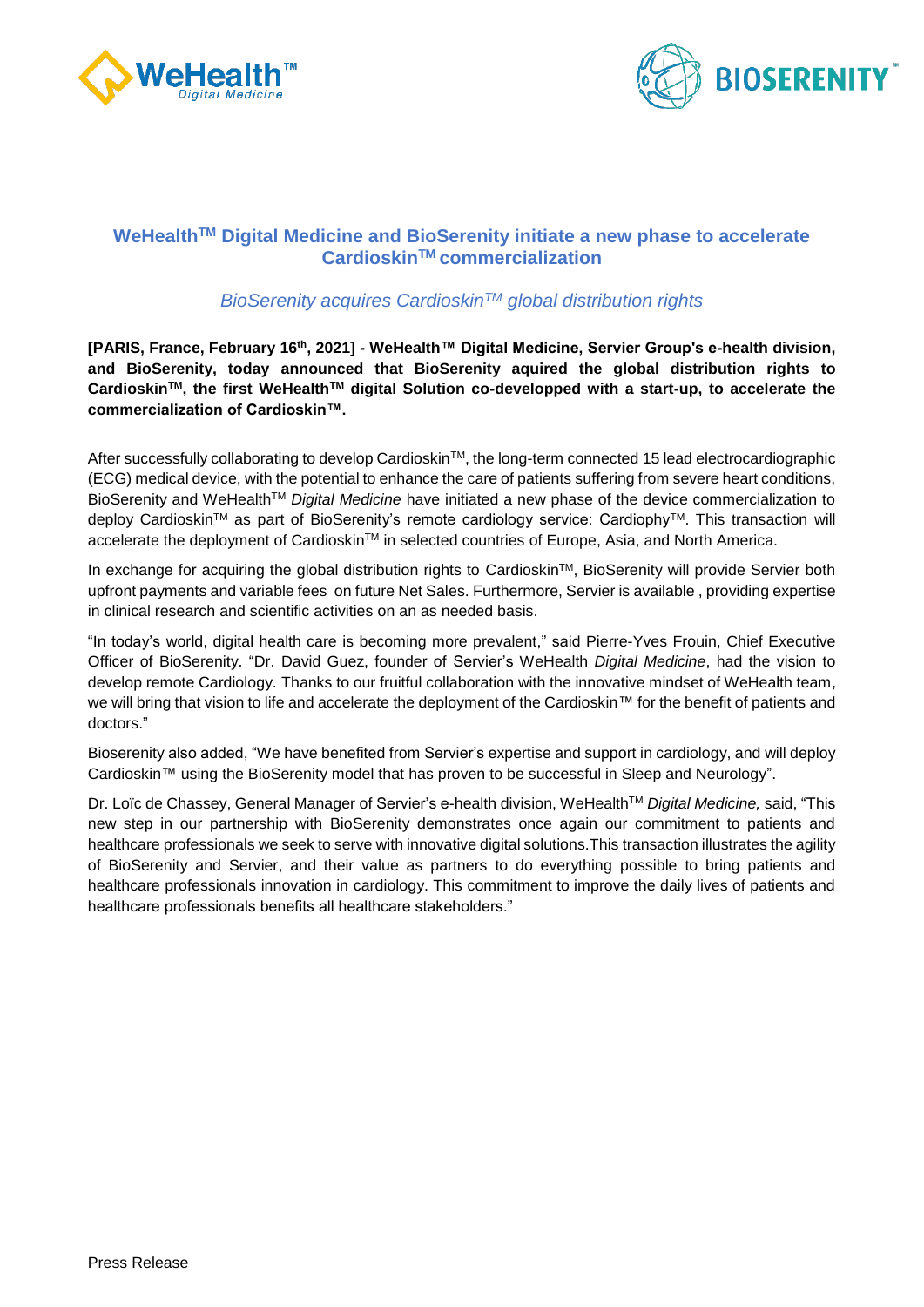



# **About CardioskinTM**

Cardioskin is a CE marked medical device in Europe and has 510(k) medical device clearance from the U.S. Food and Drug Administration (FDA). Cardioskin is a wearable, wireless medical device for adults which allows acquisition, recording, storage, transmission, and displaying of multi-lead electrocardiographic (ECG) information for evaluation by a physician.

## **About BioSerenity**

Founded in 2014 and headquartered in Paris, France, and Atlanta, GA, USA, BioSerenity is an innovative medical technology company focused on Healthcare as a Service, IoMT, A.I. and real-world evidence in Neurology, Sleep Medicine, and Cardiology. BioSerenity provides remote diagnostic services in the U.S., France, and Caribbean. BioSerenity is also the preferred provider for several Contract Research Organizations and prominent University Medical Facilities across the US, France, and other parts of the world for hospital and ambulatory diagnostic services in Neurology, Cardiology, and Sleep Medicine. BioSerenity is a Next40 company.

# **About WeHealth™ Digital Medicine**

WeHealth Digital Medicine, aims to improve the daily life of patients and health professionals' alike using digital, is the e-Health business unit of the Servier Group.

WeHealth Digital Medicine proposes innovative digital and connected solutions as well as services by making the most of collected data, to ensure better individual monitoring of the patient and to better prevent and predict the evolution of the disease mainly in cardiovascular, neurology, diabetes and oncology fields. In an open innovative approach, WeHealth Digital Medicine identifies the most promising start-ups in e-health, in France and internationally, to co-develop solutions. In this way, WeHealth Digital Medicine contributes to the creation of an ecosystem of partners to facilitate and accelerate the development, industrialization and distribution of innovations and to make them accessible to the greatest number.

For more information, visit: [www.wehealth-digitalmedicine.com](http://www.wehealth-digitalmedicine.com/)

Follow WeHealth TM *Digital Medicine* on social Media: l in l

# **About Servier**

Servier is a global pharmaceutical group governed by a Foundation. Relying on a solid geographical presence and revenue of €4.7 billion in 2020 achieved in 150 countries, Servier employs 22,500 people worldwide. Servier is an independent group that invests over 20% of its brand-name revenue in Research and Development every year. To accelerate therapeutic innovation for the benefit of patients, the Group is committed to open and collaborative innovation with academic partners, pharmaceutical groups, and biotech companies. It also integrates the patient's voice at the heart of its activities, from research to support beyond the pill.

A leader in cardiology, the ambition of the Servier Group is to become a recognized and innovative player in oncology. Its growth is based on a sustained commitment to cardiovascular and metabolic diseases, oncology and immuno-inflammatory, and neurodegenerative diseases. To promote access to healthcare for all, the Servier Group also offers a range of quality generic drugs covering most pathologies. For more information, visit: [www.servier.com](http://www.servier.com/)

Follow Servier on social media :